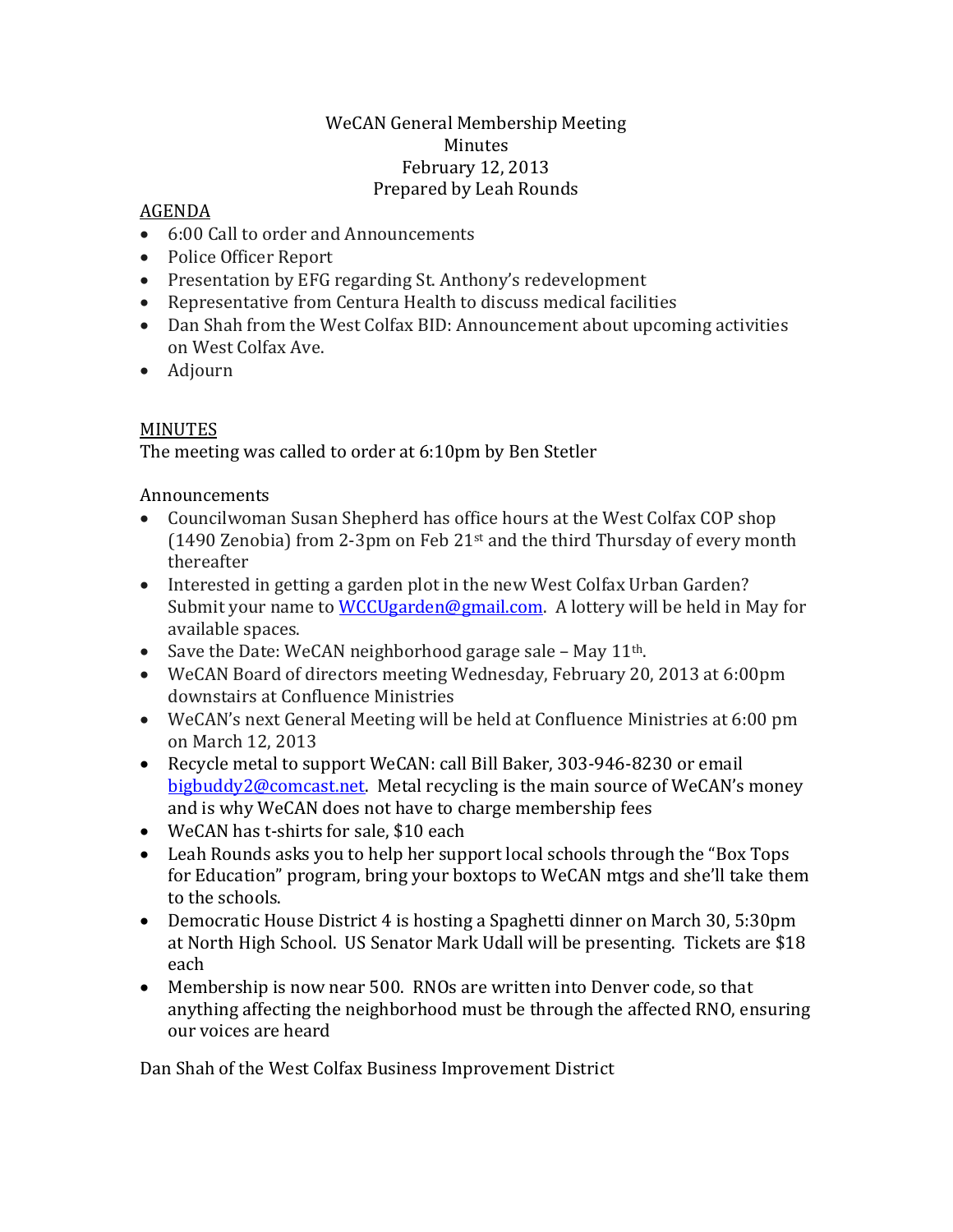- BID is currently working on a mobility/intersection project including a digital mapping project to find routes to include the light rail, library, increase walkability, etc. More information on this project will be available in the BID March meeting, a sign-up sheet was available to those interested
- There will be a traveling Art Show at Confluence, April 4-9 (first Friday) of Colfax photos. This is an open event with wine and cheese.
- BID Newsletter was made available
- BID is currently working with WeCAN, Confluence, Susan Shepherd, EFG, and other to plan the opening day events of the light rail on Saturday April 27th. Events will be at Colfax and Raleigh (connecting to Perry station) with the Justice League food trucks, kids activities, and a bike station at the Perry station

Council Woman Susan Shepherd of District 1 in NW Denver

- Amendment 64 (to legalize recreational marijuana) was supported by 67% of Denver voters, and Susan ensured she will not push to opt Denver county out of the law. The state still have a lot of work to do, there are licensing concerns, and the challenge of retail sales is being given to the local jurisdictions to come up with their own rules
- Denver Public Library's branch has run into some structural problems due to the soil. There is a need for a redesign to create a stronger foundation. There was money set aside in the bond to pay for these types of problems that come up. The project is not expected to go over budget. It will delay the opening of the branch about 6 months, now set for Spring 2014

Denver Police Officer Jay Wittenberg for District 1

- The Nov 2012-Jan 2012 stats were handed out
- 17 reported home burglaries, reminders to keep doors ands windows locked, curtains or blinds drawn, back doors locked, install kick plates, put up a security sign (thieves generally take the path of least resistance)
- 22 auto thefts, reminder to keep cars locked.
- 230 thefts from cars, things like purses, phones, electronics, etc., reminder to not keep anything of value in your car.
- "Puffing" is illegal

David Thompson of Centura Health presented on the relocation of medical facilities of St. Anthony's Sloan's Lake Health Center

- Sloan's Lake Health Center will be moving out of the Raleigh building.
- Will likely be relocated to the Diamond Hill medical complex at  $26<sup>th</sup>$  and Zuni, they are close to signing a lease there
- A soon as development plans move ahead in the St. Anthony's redevelopment process they hope to move the health center back to this campus
- Questions on transportation being made available to the new location. RTD bus route run along Colfax and 26th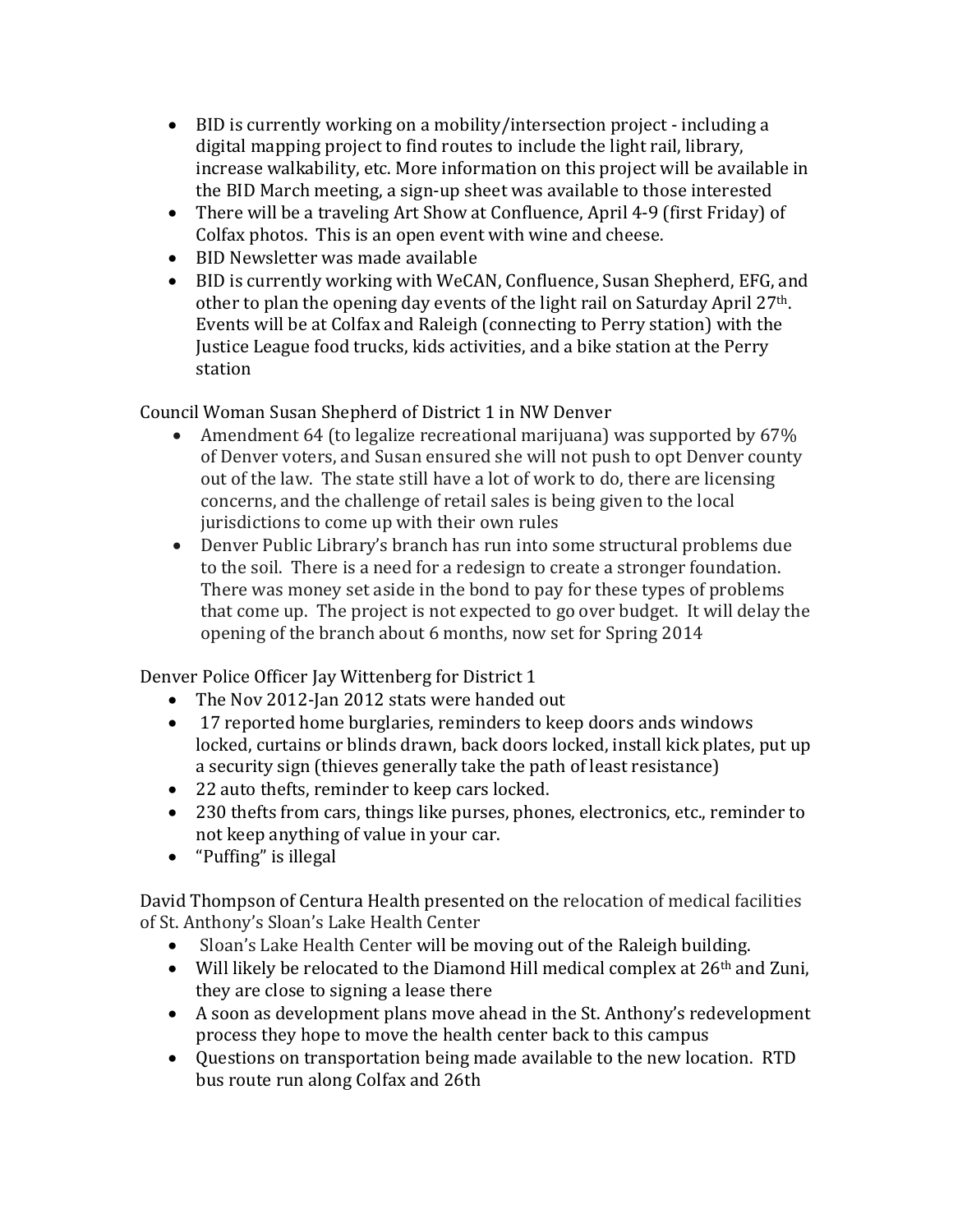# New Member Drawing – Gift certificate to Lake Steam Baths

Presentations regarding St. Anthony's redevelopment by EFG Brownfield

- Site plan includes 19 acres.
- The main hospital building with be demolished, but a parking garage, 1939 nursing student building, and the chapel are being kept
- Environmental Finance Group (EFG) has been around for 15 years, investing in Brownfield properties. Operates in CA and CO investing in real estate that has environmental concerns. St. Anthony's is not significantly contaminated, but asbestos has to be dealt with.
- EFG demolishes, builds roads and sidewalks, makes the plan, and then works with vertical developers to complete the buildings. Demolition to start in April, with the hopes that the ground will be flat and ready for development by December.
- EFG has been working over a year, going through due diligence and closed on the property in January. Currently working on cleaning up the buildings that will be demolished. During the demolition process they will be looking for vertical partners to present plans
- There will be community outreach throughout the whole redevelopment process
- EFG's guiding principals include knitting the neighborhood, creating an identity, engaging the park and Colfax Ave., serve as a catalyst for more neighborhood revitalization, environmental stewardship, model for healthy living, and providing a plan for flexibility
- Hope to work to create a sustainable urban neighborhood, that will include, high density, mixed use but lean residential, mixed income but lean market rate, capitalize on the light rail, bus, bike paths, etc., bring more retail to the neighborhood and hopefully be a catalyst for more development
- First job is to demolish the hospital, the Raleigh building may or may not stay. Second job will be making the streets go though from Colfax to 17th, also 16th goes all the way across.
- Many good opportunities for development the light rail is so close, one block will touch Colfax Ave., making it a good opportunity for commercial, and there is access to the lake
- Commercial will likely also be along 17<sup>th</sup>, on the Colfax and Raleigh block, and possibly all along Raleigh depending on demand. Commercial facing Colfax will be under the Main Street zoning requirements. Residential would be above the commercial. Zoned currently for 5 stories, but the plan has more height in the center, so rezoning may need to be worked through with the city
- Chapel area there is a plan to build a plaza and open area, looking east down 16th from the Chapel provides a nice view of the Capital.
- Want to create a pedestrian friendly environment